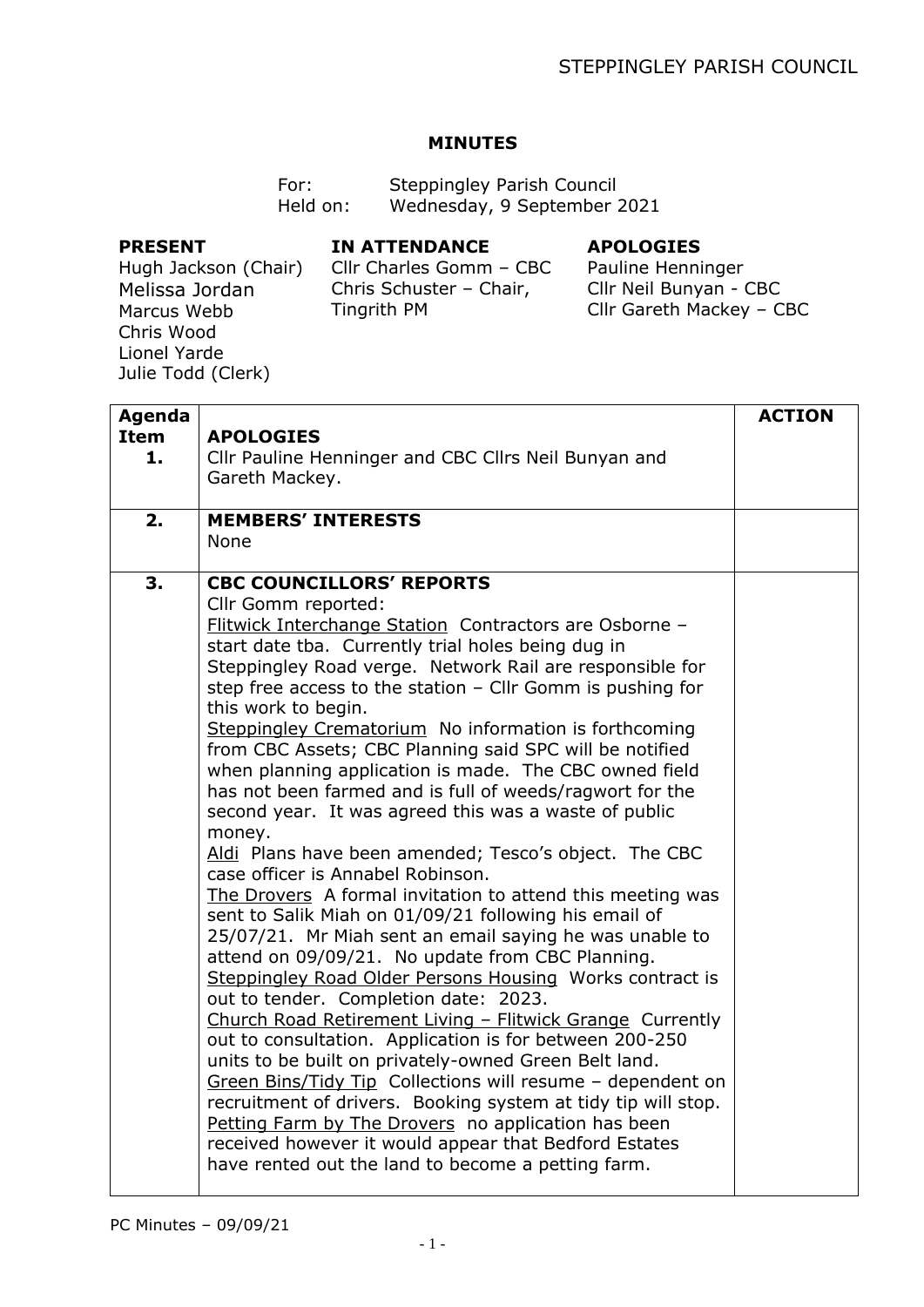| 4. | Vincent's Farm, Froghall Road G2 listed building which is<br>unoccupied with windows boarded up. Cllr Jackson asked<br>Cllr Gomm to investigate CBC's plans for the building. Cllr<br>Jackson to send Cllr Gomm photos<br><b>THE DROVERS ARMS</b><br>As stated above: A formal invitation to attend this meeting                                                                                                                                                                                                                                                                                                                                                                                                                                                                                                                                                                                                                                                                                                                                                                                                                                                                                      | HJ/CG           |
|----|-------------------------------------------------------------------------------------------------------------------------------------------------------------------------------------------------------------------------------------------------------------------------------------------------------------------------------------------------------------------------------------------------------------------------------------------------------------------------------------------------------------------------------------------------------------------------------------------------------------------------------------------------------------------------------------------------------------------------------------------------------------------------------------------------------------------------------------------------------------------------------------------------------------------------------------------------------------------------------------------------------------------------------------------------------------------------------------------------------------------------------------------------------------------------------------------------------|-----------------|
|    | was sent to Salik Miah on 01/09/21 following his email of<br>25/07/21. Mr Miah sent an email saying he was unable to<br>attend on 09/09/21. No update from CBC Planning.                                                                                                                                                                                                                                                                                                                                                                                                                                                                                                                                                                                                                                                                                                                                                                                                                                                                                                                                                                                                                              |                 |
| 5. | <b>EVENTS LICENSING AND PERMISSIONS</b><br>Following the application for the Psymera Festival in the<br>summer, the PC discussed whether the PC can see TENS<br>licence applications; has the right to object to applications;<br>who can object - Environment Agency and Police?. Cllr<br>Jackson signed up to receive licensing emails from CBC<br>however was told he is already signed up but, to date, has<br>not received any notifications. Cllr Jackson to email Cllr<br>Bunyan in his capacity as Chair, Licensing Committee.                                                                                                                                                                                                                                                                                                                                                                                                                                                                                                                                                                                                                                                                | HJ              |
| 6. | MINUTES OF 14 JULY 2021 AGM<br>It was unanimously agreed the minutes represented a true<br>account of the meeting and were duly signed.                                                                                                                                                                                                                                                                                                                                                                                                                                                                                                                                                                                                                                                                                                                                                                                                                                                                                                                                                                                                                                                               |                 |
| 7. | <b>REPORTS</b><br>a) Planning<br>Nothing to report<br>b) Highways<br>Cllr Wood reported:<br>Anglian Water (AW)/Flitwick Road - met with AW re<br>closure of Flitwick Road from February 2022. Eight<br>week closure - four weeks with four-way traffic lights at<br>Steppingley roundabout and four weeks' closure of<br>Flitwick Road. AW will be compensating businesses<br>affected by the closure and have offered to hold a<br>presentation for the village. It was agreed this offer<br>should be accepted.<br>SIDS - policy is written and should be agreed by CBC<br>$\bullet$<br>this month. There will be match funding available.<br>Peakes End Bend - footpath and kerb need to be kept<br>$\bullet$<br>as they act as a barrier for floodwater.<br>New Gates at Entrances to Village - awaiting photo<br>$\bullet$<br>examples from Cllr Jordan. Once received Cllr Wood will<br>discuss with CBC Highways.<br>20 mph Speed Limit - would need police approval and<br>$\bullet$<br>this very unlikely<br>Speedwatch -. Steppingley would join with Flitwick<br>$\bullet$<br>Speedwatch and have 4/5 volunteers. Currently on hold<br>as there is no co-ordinator at Flitwick Speedwatch. | <b>CW</b><br>МJ |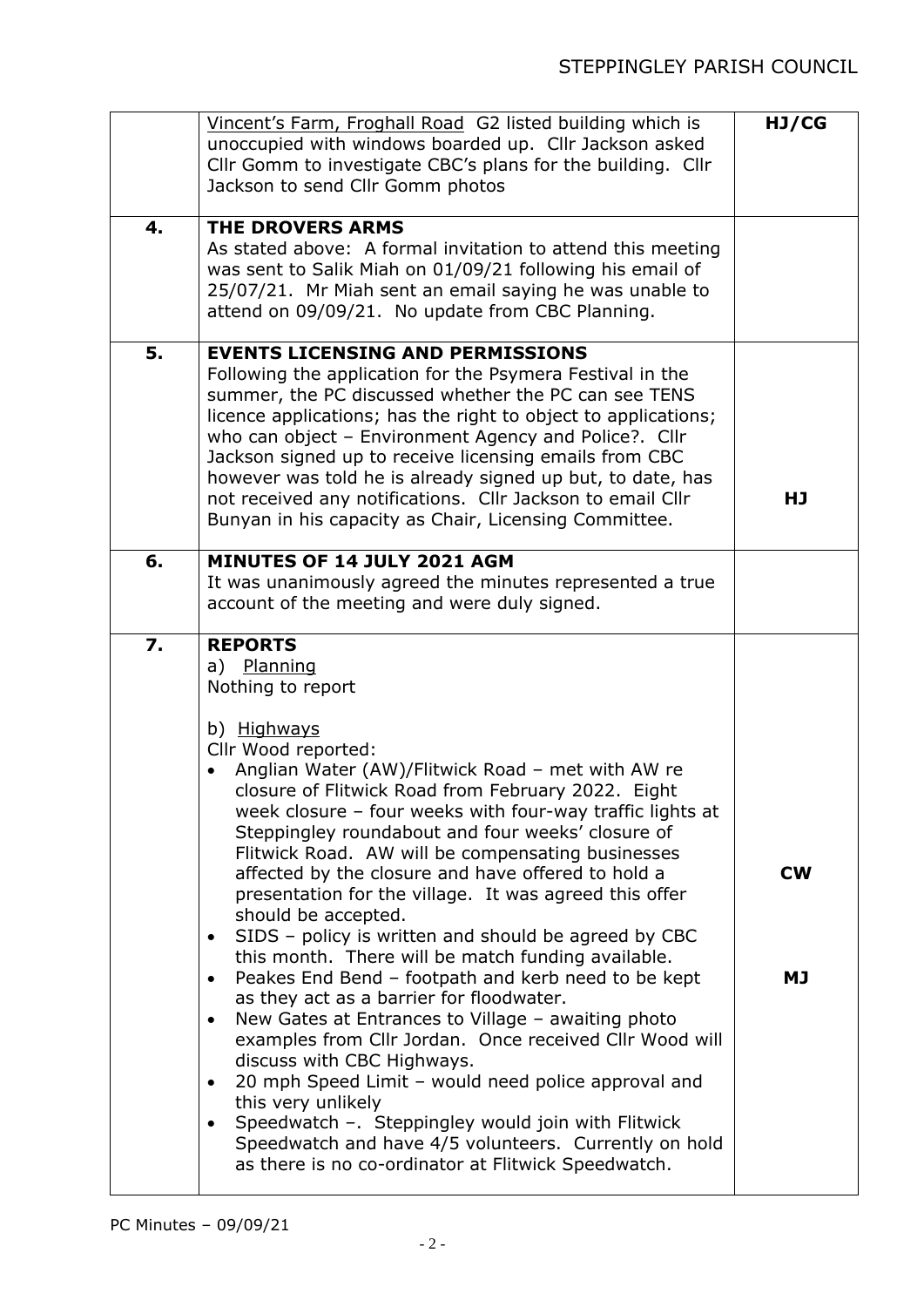|     | c) Footpaths, P3, Hedges, Tree Warden & Conservation<br>Cllr Yarde reported:<br>Trees - Cllr Wood ordering native varieties which will be<br>planted in November<br>Hedge – majority of plants have survived. Volunteers<br>$\bullet$<br>needed for weeding.<br>Tree Survey - coming up to three years since last survey.<br>$\bullet$<br>It was agreed to ask Wilby Tree Surgeons (who undertook<br>previous survey) for quote. | <b>Clerk</b> |
|-----|----------------------------------------------------------------------------------------------------------------------------------------------------------------------------------------------------------------------------------------------------------------------------------------------------------------------------------------------------------------------------------------------------------------------------------|--------------|
|     | d) SVA<br>Cllr Jackson to review lease and lease to be registered.                                                                                                                                                                                                                                                                                                                                                               | HJ/Clerk     |
|     | e) Recreation Ground<br>Nothing to report.                                                                                                                                                                                                                                                                                                                                                                                       |              |
|     | f) Steppingley Profile<br>Nothing to report.                                                                                                                                                                                                                                                                                                                                                                                     |              |
|     | g) Communications<br>Noting to report.                                                                                                                                                                                                                                                                                                                                                                                           |              |
|     | h) Finance<br>The financial spreadsheet was circulated prior to the<br>meeting.                                                                                                                                                                                                                                                                                                                                                  |              |
|     | Balances:<br>Current Account £9,798.98<br>Reserve Account £9,204.19                                                                                                                                                                                                                                                                                                                                                              |              |
|     | Invoice for payment:<br>Phil Hynes - hedge cutting<br>£280                                                                                                                                                                                                                                                                                                                                                                       | <b>Clerk</b> |
| 7.  | <b>CORRESPONDENCE</b><br>Circulated prior to the meeting.                                                                                                                                                                                                                                                                                                                                                                        |              |
| 8.  | <b>ANY OTHER BUSINESS</b><br>St Lawrence Church - David Kelly visited the tower. John<br>Heel, Bell Captain, has 3/4 trainee ringers. Tree work in<br>the graveyard has been carried out by CBC. Next event:<br>Hymns and Pimms.                                                                                                                                                                                                 |              |
| 14. | DATE OF NEXT MEETING<br>Wednesday, 10 November at 7.30 pm in the village hall.                                                                                                                                                                                                                                                                                                                                                   |              |